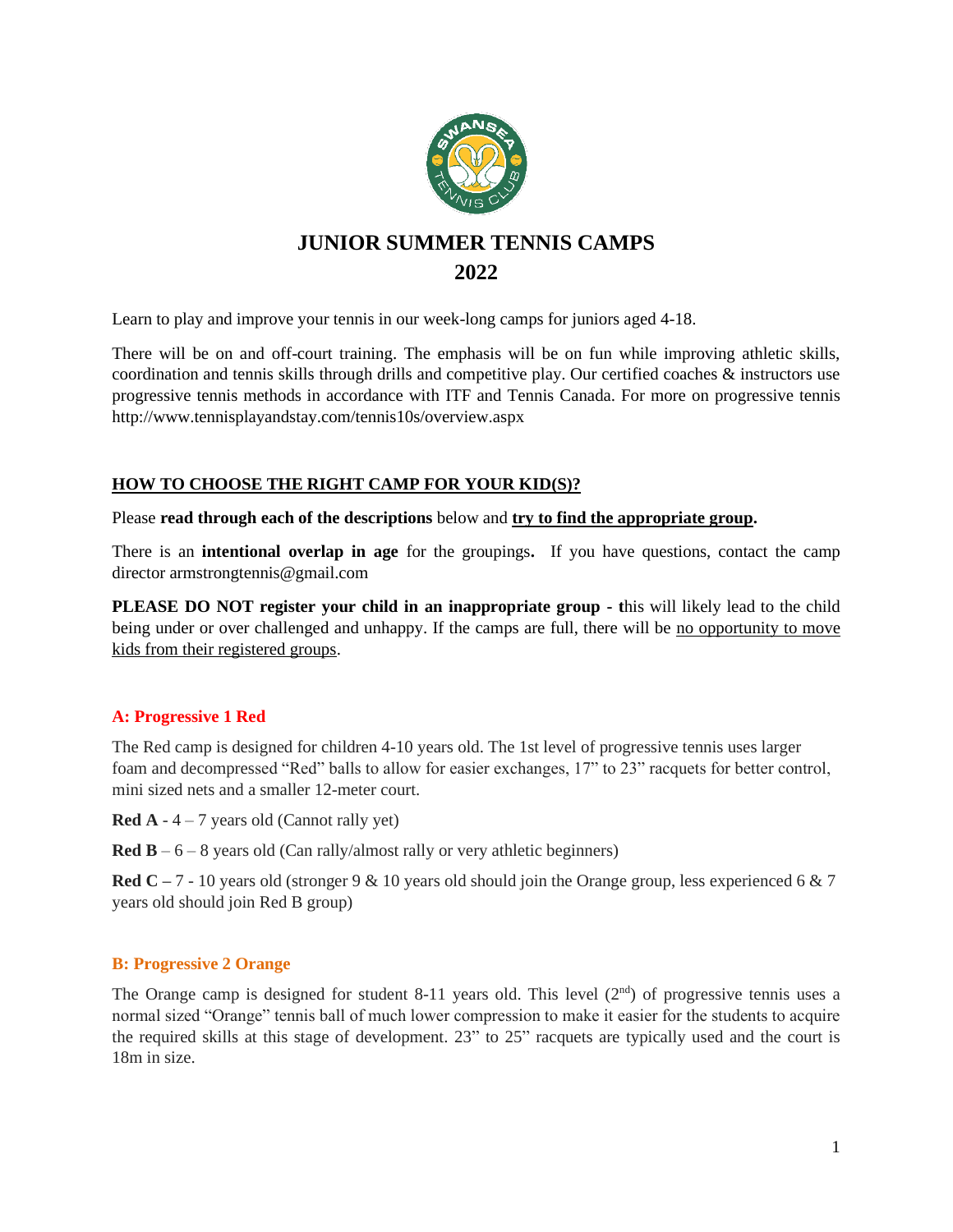#### **C: Progressive 3 Green**

The Green camp is designed for students 10-14 years old who are still learning to rally and play. This level (3rd) of progressive tennis uses a "Green" ball, similar to a real tennis ball but has 25% less compression. The students typically use a 25" to 27" racquet and a full-sized tennis court.

#### **D: Progressive 4 Teen Tennis - AFTERNOONS ONLY!**

The Teen Tennis camp is designed for students from 13-18 years old (higher skilled 10-12 years old who can rally well and/or play OTA tournaments can be in this class). Students will play on a full-sized tennis court with regular tennis balls.

NOTE: If morning camps sell out, we may open up some afternoon Red, Orange and Green camps if there is a demand.

### **DAILY SCHEDULE:**

8:45-9 AM Arrival

9:00 - 9:30AM - On Court Warm Up & Coordination/Dexterity Drills

9:00 – 10:00AM Red Court Camp: Warm Up & Coordination/Dexterity Drills

9:30 - 12:00PM On Court Tennis Drills & Other Athletic, Tennis related activities

### **SESSIONS:**

- 1 July 4-8
- 2 July 11-15
- 3 July 18-22
- 4 July 25-29
- 5 Aug 2-5\*
- 6 Aug 8-12
- 7 Aug 15-19
- 8 Aug 22-26
- 9 Aug 29-Sept 2